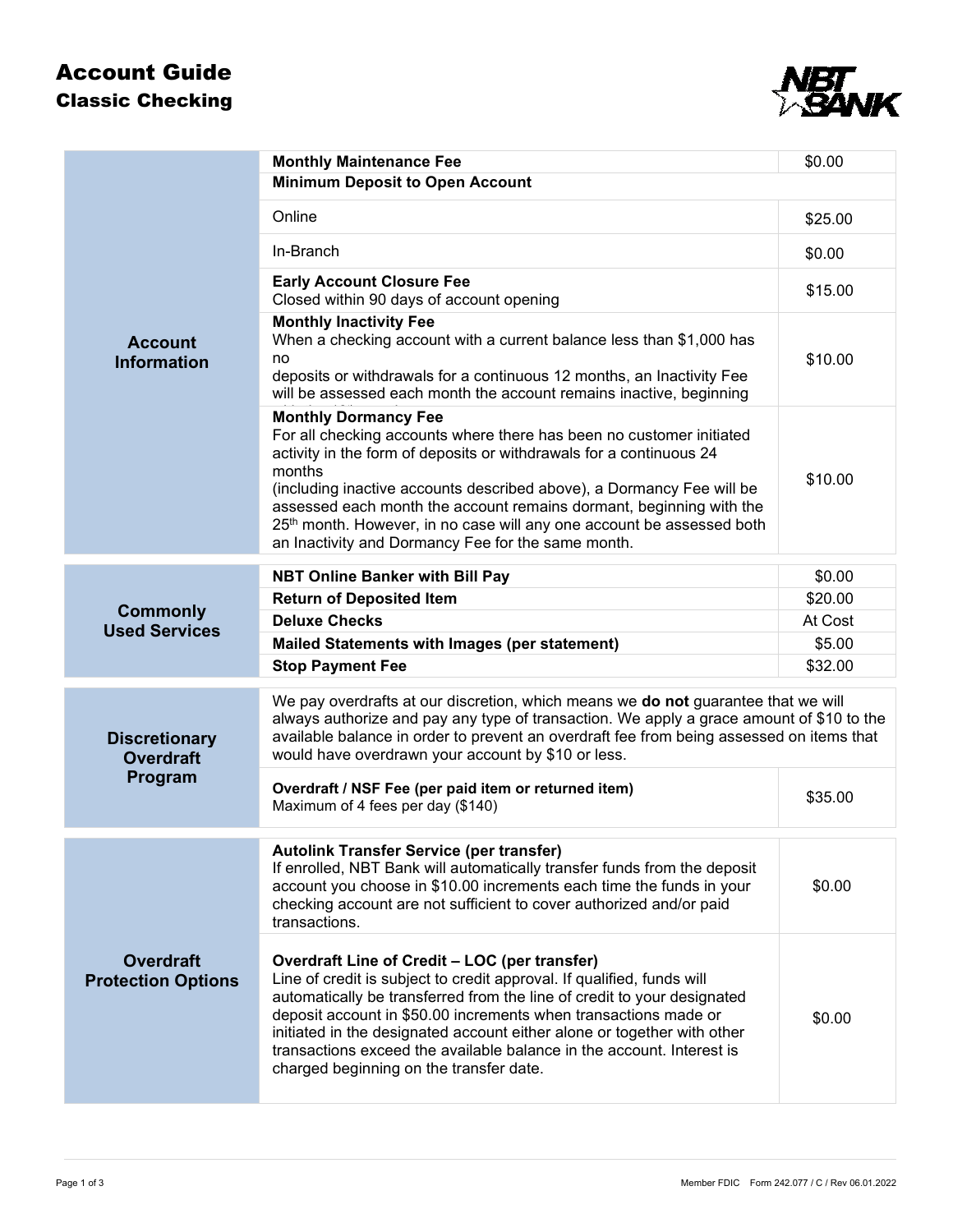## Account Guide Classic Checking



| <b>NBT Bank ATM - For all Transactions</b>                                                                                                                                                                                                                                      |                                                                                  | \$0.00                                    |  |
|---------------------------------------------------------------------------------------------------------------------------------------------------------------------------------------------------------------------------------------------------------------------------------|----------------------------------------------------------------------------------|-------------------------------------------|--|
| Non-NBT Bank ATM (Surcharge from ATM owner may also apply)                                                                                                                                                                                                                      |                                                                                  |                                           |  |
| Withdrawal                                                                                                                                                                                                                                                                      |                                                                                  | \$1.50                                    |  |
| Balance Inquiry and Transfer of Funds                                                                                                                                                                                                                                           |                                                                                  | \$0.50                                    |  |
| Replacement Card Delivery Fee (Debit Card and ATM Card)                                                                                                                                                                                                                         |                                                                                  |                                           |  |
| In-Branch                                                                                                                                                                                                                                                                       |                                                                                  | \$5.00                                    |  |
| <b>Standard Mail</b>                                                                                                                                                                                                                                                            |                                                                                  | \$5.00                                    |  |
| <b>Expedited Mail</b>                                                                                                                                                                                                                                                           |                                                                                  | \$50.00                                   |  |
| NBT Online Banker External Transfer Service Limits<br>Maximum Outgoing:<br>Maximum Incoming:<br>\$2,000 Weekly<br>\$2,000 Weekly<br>\$5,000 Monthly<br>\$5,000 Monthly                                                                                                          |                                                                                  |                                           |  |
| <b>Mobile Banking Deposit Limit</b><br>\$5,000 Daily Maximum per account<br>\$7,500 Monthly Maximum per account                                                                                                                                                                 |                                                                                  |                                           |  |
| <b>Debit Card Transaction Limits per Day</b><br>\$600 Maximum ATM Withdrawals<br>\$1,500 Maximum Debit Card Point-of-Sale Pin-based/Debit Transactions<br>\$10,000 Maximum Debit Card Point-of-Sale Signature/Credit Transactions                                               |                                                                                  |                                           |  |
| <b>Deposit Type</b>                                                                                                                                                                                                                                                             | <b>New* Customer</b><br>Relationship                                             | <b>Existing* Customer</b><br>Relationship |  |
| Cash, Direct Deposit, Wire, NBT Bank<br>Official Check and NBT Bank Money Order                                                                                                                                                                                                 | Same Day                                                                         | Same Day                                  |  |
| Checks Drawn on NBT Bank                                                                                                                                                                                                                                                        | <b>Next Business Day</b>                                                         |                                           |  |
| Treasury Checks, U.S. Postal Service<br>Money Orders, Federal Reserve Bank<br>Checks, Federal Home Loan Bank Checks,<br>State and Local Government Checks, if<br>deposited using a special deposit ticket                                                                       | Up to \$5,525<br><b>Next Business Day</b>                                        | <b>Next Business Day</b>                  |  |
|                                                                                                                                                                                                                                                                                 | Any amount<br>above \$5,525<br>will be available<br>9 <sup>th</sup> Business Day |                                           |  |
| Other Financial Institution's Checks or other<br>Non-NBT Checks not deposited using a<br>special deposit ticket                                                                                                                                                                 | 9 <sup>th</sup> Business Day                                                     |                                           |  |
| *Relationship is considered new unless every customer listed as an account owner has an existing Checking or<br>Money Market account with us that is at least 30 calendar days old.                                                                                             |                                                                                  |                                           |  |
| <b>Customer Support</b>                                                                                                                                                                                                                                                         |                                                                                  |                                           |  |
| Our Call Center is available to support any questions you may have regarding your<br>account or other service needs. Call 800.NBT.BANK (800.628.2265) or email us at<br>customerservice@nbtbank.com for assistance.                                                             |                                                                                  |                                           |  |
| <b>Travel Plans</b><br>Contact us before you leave to ensure continuous availability and uninterrupted service<br>for your NBT Bank Debit Card. Document your plans by contacting our Call Center or<br>completing our Debit Card Travel Notification available at nbtbank.com. |                                                                                  |                                           |  |
|                                                                                                                                                                                                                                                                                 |                                                                                  |                                           |  |